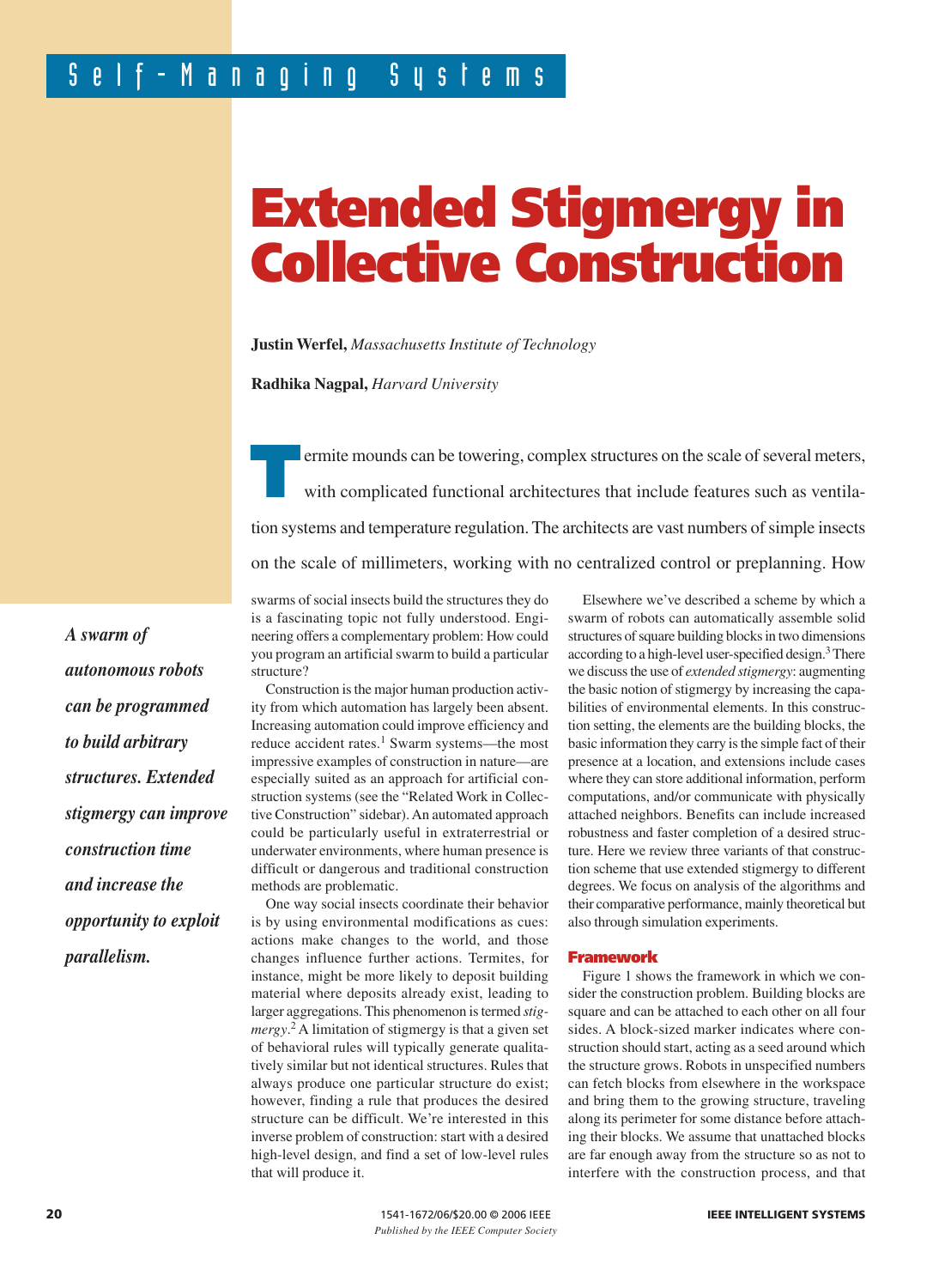## Related Work in Collective Construction

Classic work in insect-inspired construction<sup>1</sup> considers the forward problem of what kinds of structures a given rule set will produce. We focus on the inverse problem, starting with a given structure and finding rule sets to produce it. Several studies have considered other issues related to swarm construction, such as interrobot communication, debris cleanup, minimalism,<sup>2</sup> and hardware design.3

Programmed self-assembly is the problem of designing tiles with static or dynamic binding properties such that they come together to form a given layout when mixed, $4-7$  and is similar to our communicating-blocks case. These studies often don't consider constraints on tile movement, so they can be subject to crystalline defects in the patterns they form.

Two other related problems are self-reconfigurable robots $8-10$ and formation control.<sup>11,12</sup> In both, a collection of mobile elements must automatically rearrange itself into some desired formation, subject to some set of movement constraints.

For reconfigurable robots, these constraints typically involve all elements being attached in one cluster at all times and can allow maneuvers such as blocks moving down narrow passages.

Formation-control constraints tend to take the opposite form—that of minimum separation distances. Some approaches assume all-to-all communication or a global coordinate system, which can be unrealistic for large numbers of mobile robots.

#### **References**

- 1. G. Théraulaz and E. Bonabeau, "Coordination in Distributed Building," *Science*, vol. 269, no. 5224, Aug. 1995, pp. 686–688.
- 2. C. Melhuish, J. Welsby, and C. Edwards, "Using Templates for Defensive Wall Building with Autonomous Mobile Ant-like Robots," *Proc. Towards Intelligent Mobile Robots*, tech. report, Report UMCS-99-3- 1, Dept. of Computer Science, Manchester Univ., 1999.
- 3. Y. Terada and S. Murata, "Automatic Assembly System for a Large-Scale Modular Structure: Hardware Design of Module and Assembler Robot," *Proc. 2004 IEEE/RSJ Int'l Conf. Intelligent Robots and Systems*, IEEE Press, 2004, pp. 2349–2355.
- 4. C. Jones and M. Matarić, "From Local to Global Behavior in Intelligent Self-Assembly," *Proc. 2003 IEEE Int'l Conf. Robotics and Automation*, IEEE Press, 2003, pp. 721–726.
- 5. E. Klavins, R. Ghrist, and D. Lipsky, "A Grammatical Approach to Self-Organizing Robotic Systems," to be published in *IEEE Trans. Automatic Control*, 2006.
- 6. P.W. Rothemund, N. Papadakis, and E. Winfree, "Algorithmic Self-Assembly of DNA Sierpinski Triangles," *PLoS Biology*, vol. 2, no. 12, 2004, p. 424.
- 7. Y. Guo et al., "Designing Self-Assembly for 2-Dimensional Building Blocks," ESOA Workshop, 2003, www.smartspaces.csiro.au/gremlab/ grempub.htm.
- 8. K. Kotay and D. Rus, "Generic Distributed Assembly and Repair Algorithms for Self-Reconfiguring Robots," *Proc. 2004 IEEE/RSJ Int'l Conf. Intelligent Robots and Systems*, IEEE Press, 2004, pp. 2362–2369.
- 9. K. Støy and R. Nagpal, "Self-Reconfiguration Using Directed Growth," *Proc. Distributed Autonomous Robotic Systems*, Springer, 2004.
- 10. M. Vona and D. Rus, "Crystalline Robots: Self-Reconfiguration with Compressible Unit Modules," *Autonomous Robots*, vol. 10, no. 1, 2001, pp. 107–124.
- 11. K. Sugihara and I. Suzuki, "Distributed Algorithms for Formation of Geometric Patterns with Many Mobile Robots," *J. Robotic Systems*, vol. 13, no. 3, 1996, pp. 127–139.
- 12. P. Ögren, E. Fiorelli, and N.E. Leonard, "Formations with a Mission: Stable Coordination of Vehicle Group Maneuvers," *Proc. 15th Int'l Symp. Mathematical Theory of Networks and Systems*, 2002, www. nd.edu/~mtns/papers/4615\_3.pdf.

robots can find blocks and return with them to the structure in progress. Other work considers issues of clearing the workspace to make room for construction<sup>4,5</sup> and of robots finding the blocks and structure.3,4

The heart of the problem—and the aspect of construction we focus on here—is how and when a robot decides to attach a block. It's necessary that the structure ultimately takes on the desired shape, and that *dead-end* states are avoided—that is, when sites meant to have blocks can't be physically reached.

Social insects build with materials such as mud and wax—soft materials that come in variable-sized quantities. Human construction projects typically use rigid materials and involve regular shapes with right angles. That's both a benefit and a limitation.

An advantage of building with square blocks is that, assembled, they form a grid with an implicit coordinate system that the robots can use for position reference, as we



**Figure 1. Construction problem framework. (a) Elements in the environment are mobile robots, movable building blocks (red), and a marker indicating where construction is to begin (orange). (b) Robots collect blocks and attach them to form a specified structure.**

describe later. When we specify desired shapes, we'll do so with respect to this structure coordinate system.

Conversely, rigid materials constrain where and how they can be attached. For instance, it might be difficult to fit a block into a space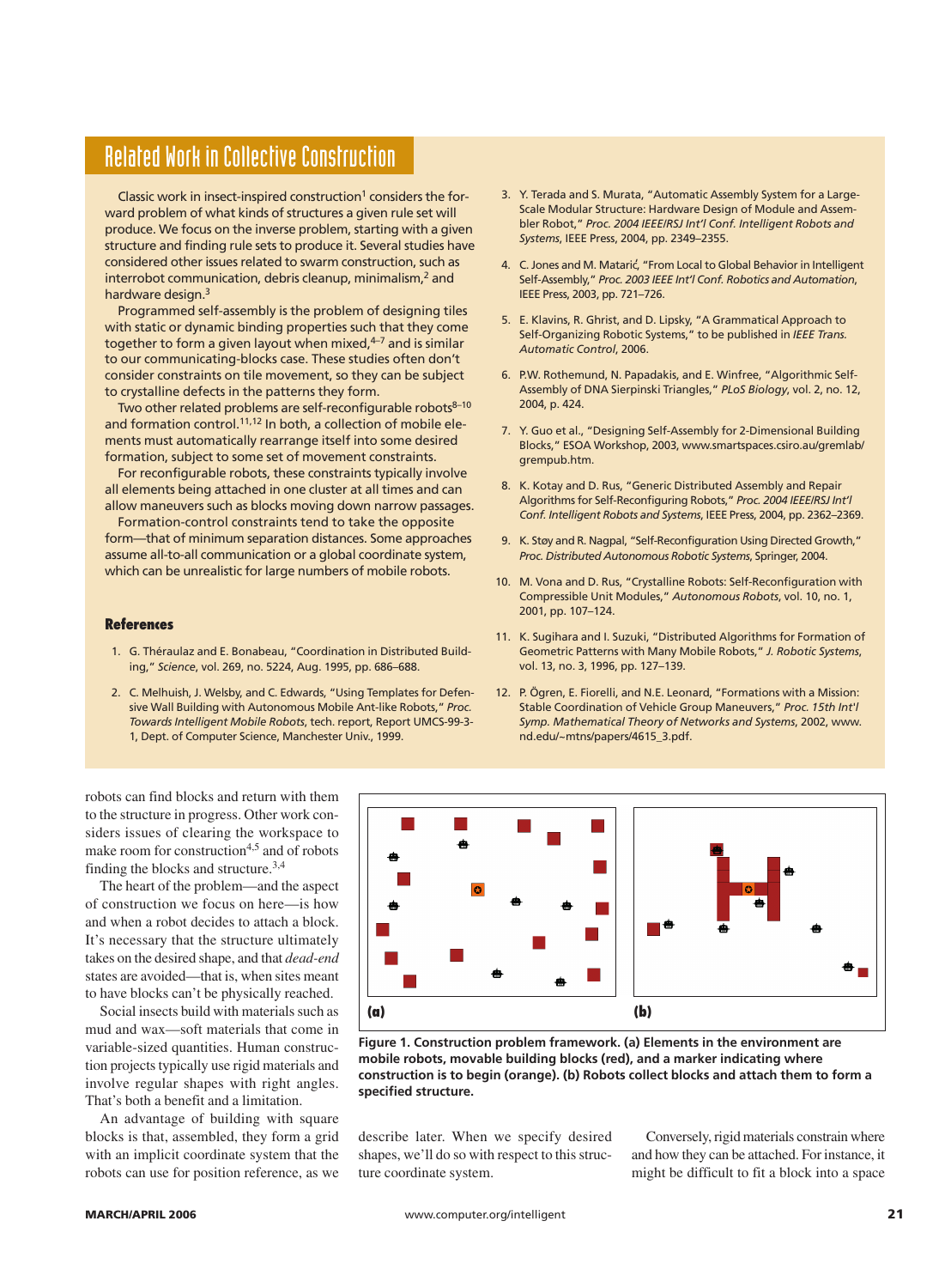

**Figure 2. Physical constraints on block placement. The desired structure here is a solid 5** - **5 square of blocks. We assume that robots can't maneuver a block into a constrained site like A. To avoid such gaps, separated blocks must never be attached in the same row (as in the bottom row) if all sites between them are meant to be occupied; otherwise, later addition of blocks (light shading) will result in an unfillable gap (D). Eliminating such situations also eliminates morecomplicated problematic cases like those at B and C.**

exactly one block wide between two other blocks, such as site A in figure 2. We disallow that situation entirely. This makes it easier for robots to maneuver their blocks into position and avoids more-complicated gaps, such as gaps requiring a block to be moved down a long tunnel or sites that are entirely closed off and inaccessible (such as B and C). This restriction's corollary is the *separation rule* separated blocks must never be attached in the same row (that is, with the same *x*- or *y*-coordinate) if all of the sites between them are ultimately meant to be occupied. Otherwise, as robots add blocks, an unfillable one-block gap will result (D in figure 2).

Here we only consider structures without deliberate holes. Also, because our approach depends on perimeter following, any desired concavities in a structure must be wide enough for two block-carrying robots to pass in opposite directions while following the perimeter (see figure 3). The extent to which the latter consideration limits admissible structures will depend on the implementation.

#### **Basic approach**

Our approach to the construction problem involves several issues, which each of the variants we'll describe will need to address:

- *Shared coordinate system.* One basic problem is to determine whether a given site in the grid should ultimately have a block attached, or should be left empty. Our approach is to specify the desired shape as an occupancy matrix, of which every agent has a copy. If all agents can agree on a shared coordinate system, they can resolve this question for a site with given coordinates simply by consulting the occupancy matrix. The trick, then, is agreeing on a shared coordinate system—generally not an easy task for mobile robots.
- *Dead-end configurations.*A partial ordering on block attachments is necessary to prevent situations in which robots physically can't reach sites meant to be occupied. As outlined earlier, the separation rule lets us avoid these situations. So, we need a scheme to acquire the nonlocal information regarding whether distant blocks are attached in a given row.
- *Multiple robots.*Any approach intended to work with a swarm must be able to handle the vagaries of an unspecified number of robots acting with no specified order or centralized coordination. Robots will break, timing of individual actions will be unpredictable, and the system as a whole must still self-organize to produce the desired result. Our solutions to the first two issues take this consideration into account.

Furthermore, our solutions use no explicit communication between robots. Although such communication can be helpful, we'd rather not have to rely on it. This eliminates dependence on teams: robots can build independently, and a single robot could complete the construction task if the rest of the swarm becomes disabled. Not requiring robots to communicate also avoids difficulties associated with ad hoc mobile networks. Instead, robots coordinate their actions only implicitly through the structure in progress.

#### **Physical realizability**

Our approaches treat the world as a cellular grid—an approximation not always appropriate for a noisy world in which positions are not discrete but continuous valued. However, we're careful to make this simplification in such a way that a physical realization remains feasible (as we've demonstrated in hardware<sup>3</sup>).

Robots' precise positions are not important; robots only need to know their position when along the structure perimeter, and then only as precisely as the nearest block coordinate. The physical landmarks represented by blocks and their boundaries let robots establish and maintain position estimates to that extent.

Block alignment on the grid must be fairly precise. One way to achieve precise alignment is to equip blocks with self-aligning connectors (active or passive), so a robot need only get a block close to an attachment site, and the connectors ensure fine adjustment.

These considerations let us safely make the abstraction to the cellular-world model we describe.

#### **Algorithms**

Our approach involves a partial ordering on block attachment to prevent dead ends while still allowing parallelism. Full ordering would require placing blocks in a particular sequence, where none could be attached until the previous attachment was complete. Putting restrictions instead on where blocks may not be attached, rather than specifying where they must be attached, potentially allows many more blocks to be attached at once, and also lends itself more readily to decentralization.

Disallowing attachment at sites that are supposed to be left empty according to the occupancy matrix or that break the separation rule is sufficient for the reliable completion of any solid structure. Intuitively, the separation rule prevents unfillable gaps and, as a result, any other concavities that would prevent robots from following the perimeter. Together with the requirement that planned concavities be wide enough to allow perimeter following, this ensures that no partial structure will restrict access to sites meant to be occupied. Furthermore, until the structure is completed, there will always be some site along the perimeter where a block can be attached. It's clear that this is also the least restrictive possible partial ordering: any sites restricted according to this scheme would lead to a dead-end state if they were occupied following some other scheme.

A centralized approach is then to monitor the entire structure's progress and to allow or disallow attachment at sites according to the occupancy matrix and the separation rule. (This approach only interacts with robot actions to the extent of allowing or disallowing attachment at sites along the perimeter. Most robot actions can be autonomous even in this "centralized" method.)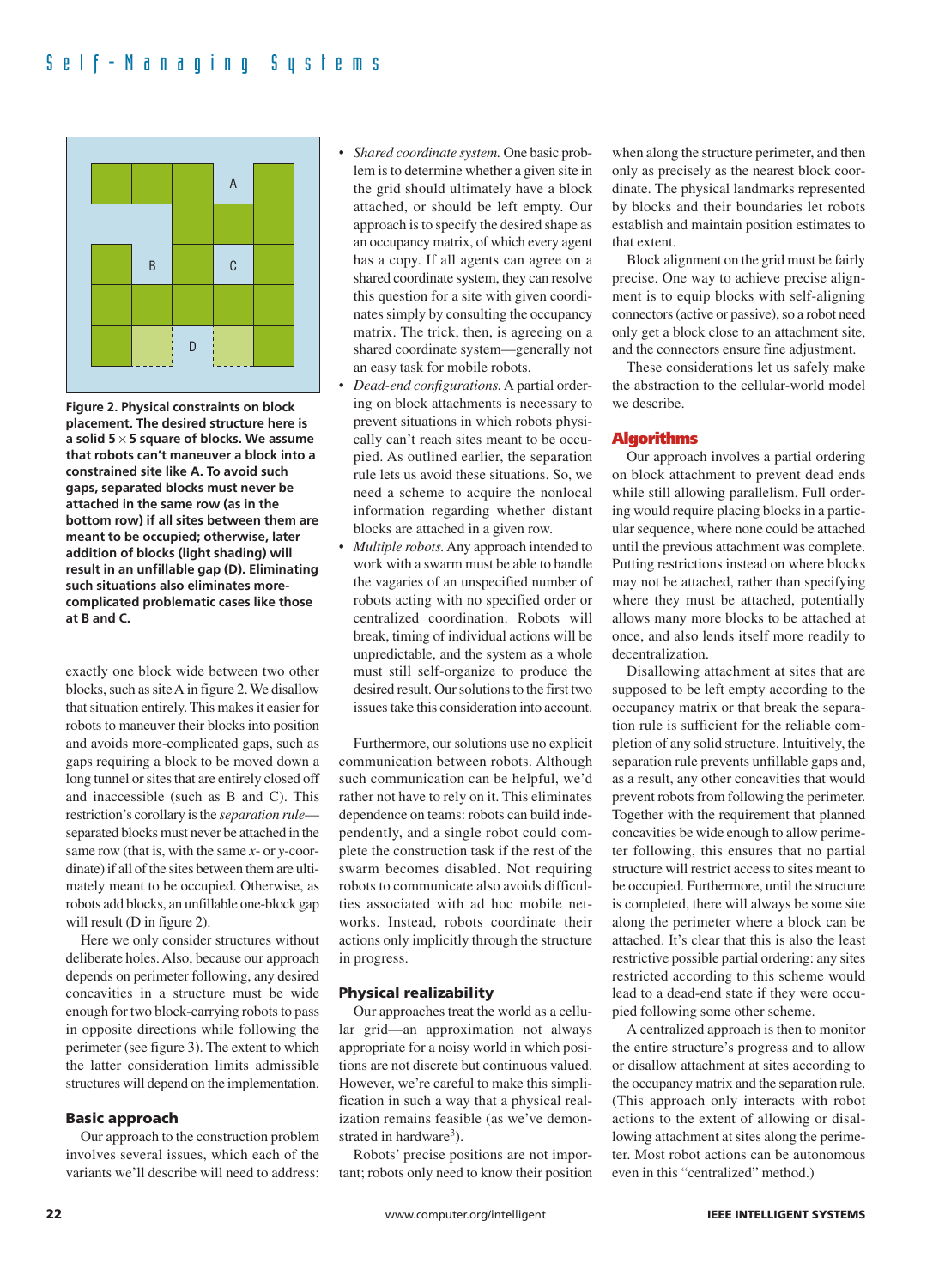#### **Communicating blocks**

A single centralized controller isn't ideal for swarm systems because it can require a high communication load, it represents a potential failure point that should be avoided, and its performance might not scale with system size.

Fortunately, we can implement the controller in a decentralized way using processors embedded in each block. Once attached to the structure, blocks have a physical connection to their immediate neighbors, forming the basis for a data line. When blocks can store state and communicate with neighbors in this way, the structure can ensure the constraints on block attachment. Blocks indicate to robots passing along their perimeter whether they allow attachment. Robots behave autonomously as before: they fetch a block, take it to the structure, and follow the perimeter until they find a valid attachment site.

We can outline the distributed algorithm as follows.<sup>3</sup> Each block maintains the following state:

- a copy of the occupancy matrix,
- its location in the shared coordinate system, and
- two bits of state per side associated with whether blocks are attached in the row adjoining that side.

Whether a new block can be attached at a given site is determined by the blocks adjacent to that site, according to the occupancy matrix and based on the states of the adjacent blocks' nearest sides. To prevent communication delays from causing multiple robots to receive near-simultaneous permission to attach separated blocks in a single row, the blocks must lock a row from additional attachment before giving permission to any robot to attach. Once attached, a new block gets its coordinates and the occupancy matrix from its neighbors and sets its side states according to theirs. The old blocks update their side states based on the new attachment (see figure 4).

#### **Writeable blocks**

Equipping each block with a processor increases the expense of the building materials. In addition, blocks now have more that can go wrong with them, so each block is more likely to be a failure point. Using passive, noncommunicating blocks can ameliorate both problems. We then need a distributed algorithm that lets the mobile robots



**Figure 3. Examples of structures not allowed using the approach described here: (a) structures with deliberate holes and (b) structures with alleys too narrow for perimeter following.**

accomplish what the communicating blocks or centralized controller achieve in the other approaches.

The ability for robots to write information to, and read it from, the blocks would make this task easier. At any time, robots have access only to local information, but need nonlocal information to accomplish a global task. That nonlocal information can be stored in robot state or in the environment—different types of information lend themselves to one or the other. Here, the location in the shared coordinate system is global information that's more natural to associate with the blocks than the robots. One way to associate information with blocks is to equip robots with radio-frequency-identification transceivers and put a passive, writeable RFID tag on each block. Such tags are small (around 1 inch), are inexpensive (around US\$1), and require no internal power source.

The robots are now the agents that maintain a copy of the occupancy matrix. When a robot reaches the structure, it reads an attached block's coordinates to establish its own position. The remaining task is to establish that a site has no separated blocks in the same row. If the robot finds such a site, and the occupancy matrix shows that the site should be occupied, it attaches the block and marks it with its new coordinates for robots to refer to in the future.

A way to ensure that robots don't attach separated blocks in the same row is to have all robots follow the perimeter in the same direction (say counterclockwise). To start a new row of blocks, a robot first checks the entire row to make sure no blocks are already present. After traversing a full row along the perimeter and finding it empty, the robot can start the new row by attaching a block at the end. If the robot finds a partial row of blocks, it can add a block to extend it. If all robots follow this scheme consistently, the actions of multiple robots won't conflict: because robots will only start new rows at the counterclockwise end, separated blocks can't wind up attached.

As we've shown elsewhere,<sup>3</sup> algorithm 1 (see figure 5) results in robots only attaching blocks at the ends of new rows or continuing existing rows. We now show that this behavior is sufficient to generate any desired solid structure whose concavities are wide enough to allow perimeter following.

*Proof.* Define an *inside corner* as an empty site with blocks at two adjacent sites, and an



**Figure 4. (a) Blocks designate neighboring sites as available (green) or unavailable (red) for attachment by perimeterfollowing robots. (b) When a new block is attached, it sets its side states based on those of its neighbors, and they update theirs based on the new attachment.**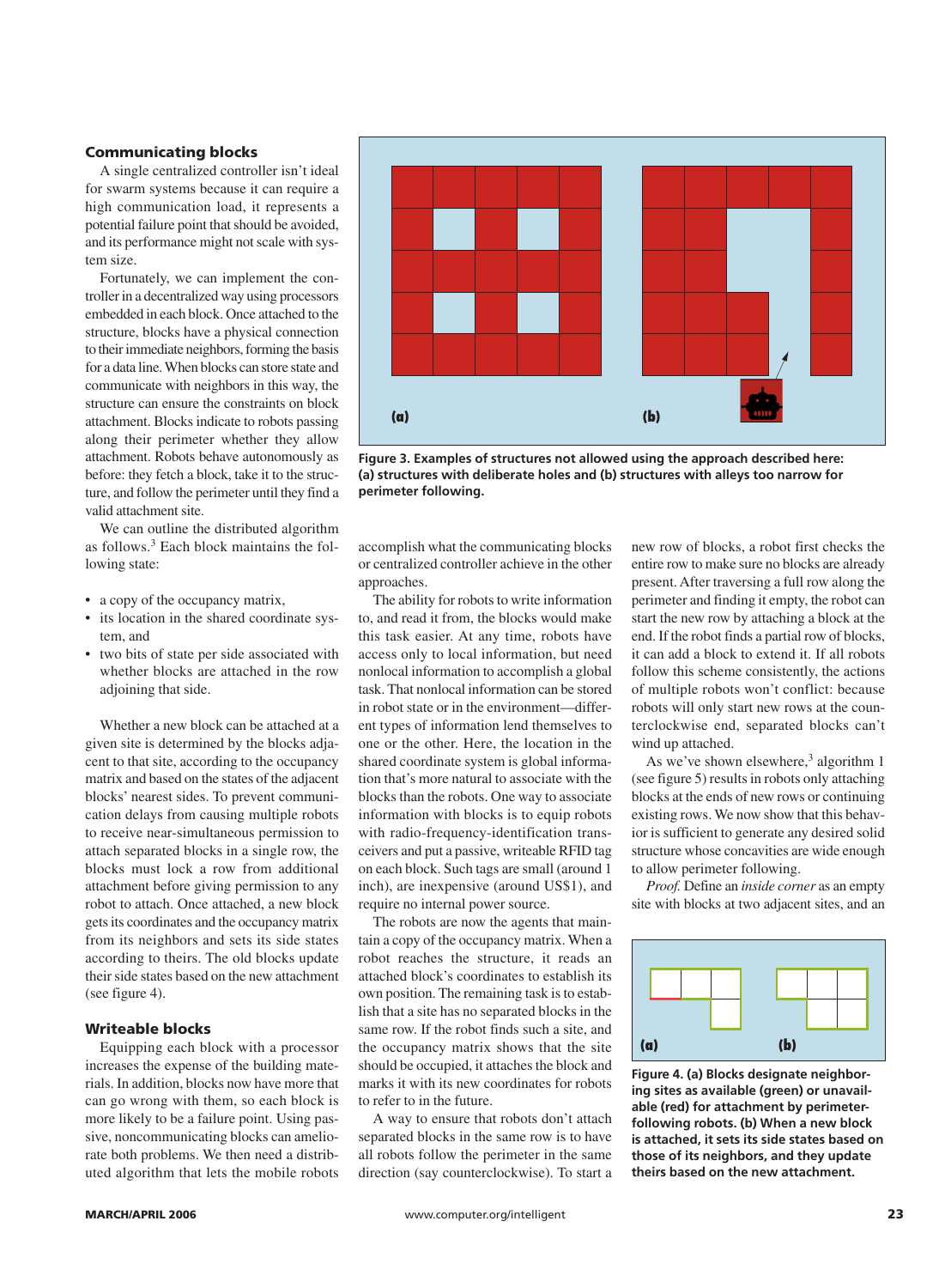

**Figure 5. Algorithm 1 is the robot pseudocode procedure for assembling a structure of inert, writeable blocks. An end-of-row site is one where the robot is about to turn a corner to the left or where the site directly ahead is not supposed to have a block according to the occupancy matrix.**

*end-of-row site* as one at which either a robot is about to turn a corner to the left, or the occupancy matrix specifies that the site directly ahead is to be left empty—that is, the site is at the counterclockwise end of a row bordering the structure perimeter, as figure 6 shows. Attaching a block at an end-of-row site corresponds to starting a new row; attaching a block at an inside corner extends existing rows.

Suppose the algorithm can get stuck—that is, it can reach a stage of construction where no further blocks can be attached, but at least one empty site is still supposed to be occupied. This can't be due to an unfillable gap (such as site A in figure 2) because algorithm 1 avoids this situation. Along the incomplete structure's perimeter, one of the following must be true:

- blocks are supposed to occupy all sites, or
- at least one site is supposed to be left empty.

In the first case, consider a robot moving counterclockwise along the perimeter of any closed shape drawn only with right angles. Geometrically, the robot must come to a point where it has to take two left turns (endof-row sites) sequentially without taking a right turn (inside corner) in between. But the second left turn is an end-of-row site that can be occupied according to algorithm 1, so we have a contradiction.

In the second case, there can be no inside corners where blocks are supposed to be attached, or algorithm 1 could attach them there. So somewhere (after passing the previous inside corner, if any), the robot must have passed through a site not intended to be occupied. Next, the robot must encounter an end-of-row site—in which case it can attach a block there, a contradiction—or an inside corner not intended to be occupied—in which case we can apply this argument recursively: a finite shape can't have inside corners indefinitely. In all cases we end up with a contradiction, which completes the proof.

#### **Inert blocks**

It's possible to build arbitrary solid structures even if all blocks are passive and identical. (This case uses the most basic sense of

stigmergy for construction, where blocks only carry information indicating their presence.) When robots reach the structure, they must first establish their position, as before, so they all agree on a coordinate system. If position information isn't available everywhere, as it was in previous cases, robots will need to do more work and use more memory to obtain it. Once they know their location, they can avoid attaching separated blocks in the same row in the same way as in the writeable-blocks case.

The simplest way to establish position is for the marker to have one distinct edge that's along an edge of the desired structure in the occupancy matrix. A robot reaching the structure follows the perimeter until it finds this landmark. Because the edge is to lie along the finished structure's perimeter, it will always be available to robots following the perimeter at any stage of completion. Finding the landmark establishes the robot's position; thereafter, it pays attention to block boundaries and corners to keep its position knowledge current.

#### **Comparison**

The three approaches are similar in many ways:

- Agents use a fixed set of simple control rules regardless of the desired structure.
- Robots act independently, asynchronously,

and in parallel, without maintaining state based on other robots or establishing leaders with special roles.

• No explicit communication between robots is required.

Thus all three share properties such as the ability to adapt to unexpected delays and varying numbers of robots. However, the algorithms differ with respect to robustness, cost, and speed.

The inert-block variant isn't very robust to position errors. If a robot is momentarily displaced away from the perimeter, it must travel all the way back around to the marker to reestablish its position with certainty. If it miscounts its movements, it can get out of register with the structure and consequently attach a block somewhere inappropriate. In contrast, in the approaches with writeable and communicating blocks, position information is available everywhere around the perimeter, so robots can easily correct position errors.

Communicating blocks have a different robustness problem: Because of the increased complexity, each block becomes a more likely failure point. For large structures, failures will occur even with very-high-reliability components. It's possible to recover from a block failure, but if the components are simpler, failure will occur less often. Writeable and inert blocks are more robust in that respect.

Computation is inexpensive enough to think about embedding it pervasively in an environment. However, for applications that involve building with very cheap materials, the added cost of embedding computation could be significant. RFID tags, by comparison, are currently on the order of US\$1 each, and manufacturers argue that the price could soon go down as much as two orders of magnitude. Inert blocks don't require even that additional cost, or the cost of equipping the robots with RFID transceivers.

We can most thoroughly and quantitatively compare the three variants with respect to speed. Construction speed is a function of how far robots must travel to collect enough nonlocal information to decide whether to attach a block, as well as the number of places there are to attach blocks at any given time—in a sense, how much work exists that multiple robots could be doing in parallel. These two aspects aren't completely independent: with fewer sites simultaneously available for attachment, robots typically have to travel further to reach one.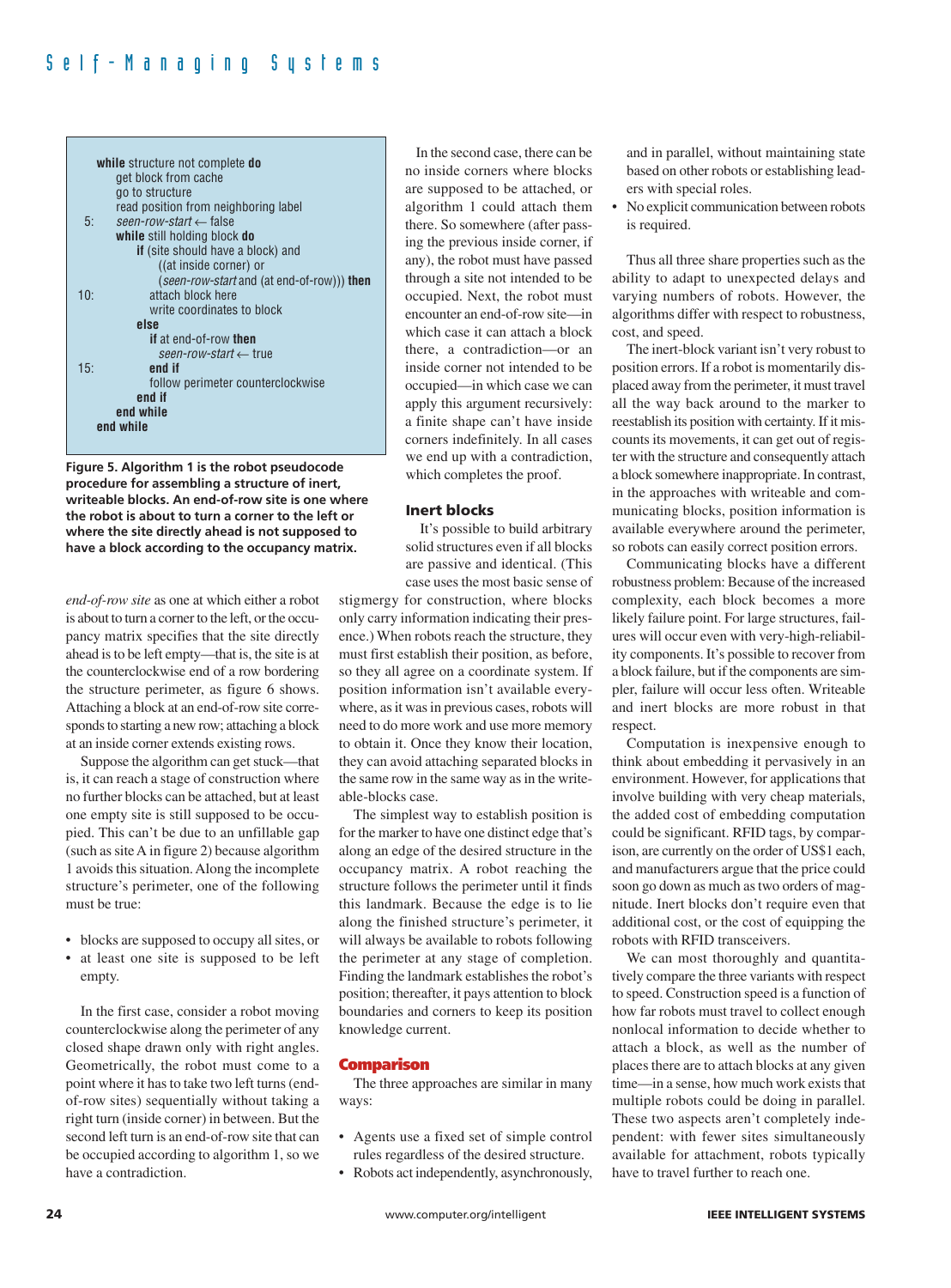#### **Total distance traveled**

In general, the time required to build a given structure is a function of several factors:

- the structure's size and shape:
- the number of robots, *N*;
- the time required for a robot to fetch a block and bring it to the structure, *L*;
- the time required for a robot to attach a block, *A*; and
- the distance a robot must travel along the perimeter after reaching the structure before it finds a valid attachment site, *D*.

We measure time in units such that it takes one time step to travel the length of one cell of the structure grid.

*L* is typically task specific, and *A* is implementation specific. Because *D*, by contrast, depends primarily on the algorithm used, we focus on that quantity in comparing the three approaches' performance. We consider a fixed number of robots building an  $n \times n$ square and investigate the total number of perimeter-following steps  $D' = \Sigma D$  taken by all robots during construction.

To the extent that interference between robots can be avoided, *N* robots will complete the structure *N* times faster than one robot. However, as robot density in the workspace increases, interference also increases as robots maneuver to avoid each other, reach the limit as to the amount of work they can do at one time, and so on.

For this analysis, our model places blockcarrying robots randomly on a large circle surrounding the marker and moves them inward until they reach the perimeter. After a robot attaches a block, it moves instantaneously back to the surrounding circle and continues with another block. We make the *cellular assumption* that robots and blocks occupy discrete positions on a grid corresponding to the occupancy matrix. (Later, we discuss the consequences of relaxing this assumption to let robots have continuous-valued positions.)

With communicating blocks, the best possible case for  $D'(n)$  is 0: robots can always randomly end up on the perimeter at sites where blocks may be attached, making travel along the perimeter unnecessary. The worst case is  $O(n^3)$ : if the robots build one full row of the structure first and thereafter are especially unlucky as to where they reach the structure, they might have to travel a distance  $O(n)$  for each of the  $O(n^2)$  blocks they attach. A case worse than  $O(n^3)$  isn't possible for a square structure because a robot will never

have to travel further than  $O(n)$  to attach any block, and only *n*<sup>2</sup> blocks exist.

With writeable blocks, the best case for *D* is  $O(n^2)$ : new rows must be started *n* times, and each time a robot must travel distance  $O(n)$  to survey the entire row to verify that it's empty. However, a robot can attach additional blocks in existing rows without traveling if the robot always reaches the structure at an inside corner. Here, too, the worst case is  $O(n^3)$ .

With inert blocks, the best case occurs if the robot always hits the structure adjacent to the marker's labeled side. Because robots only become eligible to attach blocks after passing that landmark, the structure grows in a stereotyped way, and we can write an exact expression for the number of steps. This expression is  $O(n^3)$ , because a robot must typically travel the length of a side (*n*) to find a place to attach a block for each of  $n^2$  blocks. The worst case is when the robot always hits the structure just past the landmark. Then it not only must travel the same distance to find an allowed attachment site but must also first circle the entire structure to find the landmark, adding  $O(n^3)$  steps to  $D'$ .

Table 1 summarizes these results. In addition to the best and worst cases for scaling behavior, the average case is of interest and can be measured experimentally. For structures of side lengths {10, 20, 30, 40, 50} and 10 robots, we performed 10 independent runs in which we measured  $D'$  (see the table and figure 7a). With writeable and inert blocks, average scaling is close to the worst case. Furthermore, the multiplicative factor is considerably better for writeable than for inert blocks: although the two scale similarly with structure size, the former is consistently about three times faster. With communicating blocks, the average scaling behavior is significantly better than for the other two approaches, though still far from the theoretical best case.

#### **Parallelism**

At any stage of construction, there will be some number of simultaneously eligible sites



**Figure 6. A sample structure in progress. Blocks have darker shading; empty sites meant to be occupied have light shading. E indicates an end-of-row site; I, an inside corner.**

where robots could attach blocks. This number reflects the shape in which the structure grows. It also affects how much robots can do at any given time—that is, the extent to which the system can exploit the swarm's parallelism.

Figure 7b shows the maximum number of available sites over the course of a run for our experiments on square structures of varying side lengths. Because of the stereotyped way that structures grow with the inert-blocks algorithm, only one site is ever admissible for attachment at a time. Writeable blocks allow slightly more parallelism: not being limited to a single landmark to establish position lets robots work on all four sides of the structure at once. Still, no more than four sites can be simultaneously available, regardless of the structure's eventual size. Communicating blocks let many more sites be simultaneously available for attachment. Moreover, that availability scales up with structure size.

We can explain this as follows. If we assume that *N* is arbitrarily large and ignore interference between robots, some robot will always be present to attach a block at any allowed site. So, we can see construction as taking place in a series of steps of length *A*, where, at each step, blocks are attached at all allowed sites. As figure 8a shows, with write-

**Table 1. Best, worst, and average cases for the total number of steps robots must take** along the perimeter when building an  $n \times n$  square.

| Case    | Inert blocks                               | <b>Writeable blocks</b>              | <b>Communicating blocks</b>          |
|---------|--------------------------------------------|--------------------------------------|--------------------------------------|
| Best    | $2n^3 - n - 1$                             | $n^2 + n - 1$                        |                                      |
| Worst   | $5n^3 + 3n^2 - 4n - 5$                     | $O(n^3)$                             | $O(n^3)$                             |
| Average | $\sim (3.03 \pm 0.03) n^{2.981 \pm 0.003}$ | $\sim$ (1.1 ± 0.2) $n^{2.93\pm0.07}$ | $\sim$ (2.5 ± 0.6) $n^{2.36\pm0.06}$ |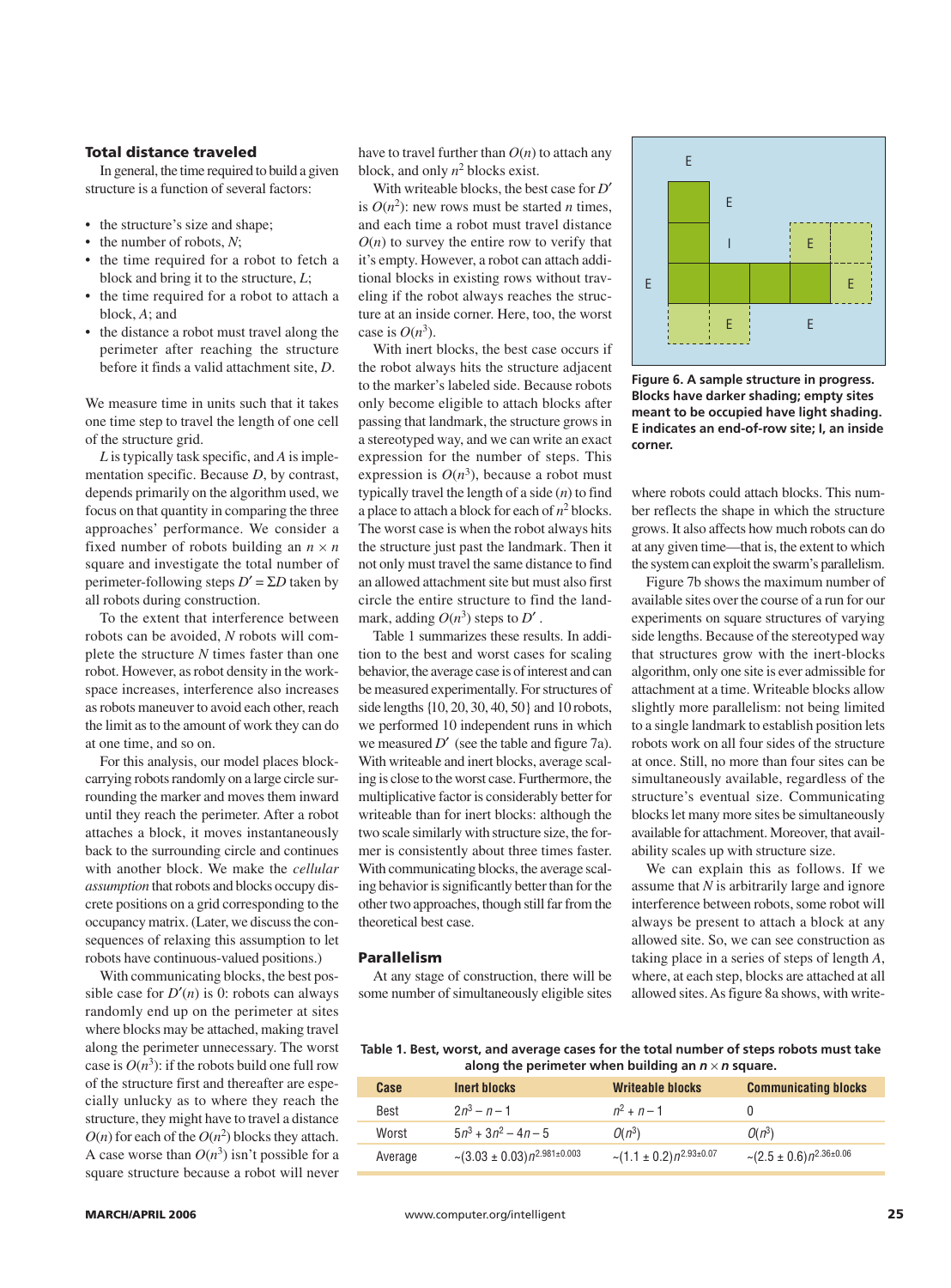

**Figure 7. (a) Total number of steps taken along structure perimeter as a function of structure side length. (b) Maximum number of sites during construction where robots could simultaneously attach blocks.**



**Figure 8. If the number of robots** *N* **is arbitrarily large, then at the end of each step of length** *A***, we can assume that blocks will be attached at every site where it is legal to do so (blocks attached at successive steps are shown successively lighter): (a) writeable blocks, (b) communicating blocks.**

able blocks, each step will have four allowed sites. This is because robots must first pass through an end-of-row site before they may attach a block at another end-of-row site. The time required to attach *n* blocks thus scales like *nA*. With communicating blocks (figure 8b), the number of allowed sites can increase linearly with the step number (along with the perimeter) if the structure's design doesn't limit growth. At step *t*, then, *O*(*t*) blocks will be attached, so the time to attach *n* blocks scales like  $\sqrt{nA}$ .

#### **Total construction time**

The minimum possible number of steps required to assemble any given structure, assuming an unlimited number of noninterfering robots, is equal to the longest shortest distance from the marker. That is, if we start at any block in the desired final structure and take one-cell hops to adjacent structure blocks, we must make some minimum number of hops  $d_{\text{min}}$  to reach the marker; the fastest possible construction time is the max*nA*. imum *d*<sub>min</sub> among all blocks in the structure. Figure 10 shows the three possible cases.

This is because a robot can only attach a block if there are neighbors in the structure to attach it to, and an inductive approach shows that the earliest step in which any block could possibly be attached is the one equal to its shortest distance from the marker.

The communicating-blocks approach achieves this minimum-possible construction time.

*Lemma.* No two adjacent blocks can have the same distance from the seed  $d_{\text{min}}$ .

*Proof.* Because the seed is unique and occupies one site, we can tile the plane like a checkerboard, where white squares are an even distance from the seed and red squares are an odd distance, as figure 9 shows.

*Theorem.* With an unlimited number of noninterfering robots, the communicatingblocks algorithm results in each site that's meant to be occupied becoming occupied on the step that's equal to its shortest distance from the marker,  $d_{\text{min}}$ .

*Proof.* The proof is by induction. For sites adjacent to the seed, the proof is trivial.

Next, consider a structure after *t* steps, where every perimeter block has  $d_{\text{min}} \leq t$ . Less than *t* is possible only if sites neighboring those blocks are intended to be left empty; otherwise, blocks would already have been attached at those sites, by assumption. Then, for any sites bordering the perimeter that are meant to be occupied,  $d_{\text{min}} = t + 1$ . As we now show, every one of those sites will have a block attached at the next time step  $(t + 1)$  without conflict.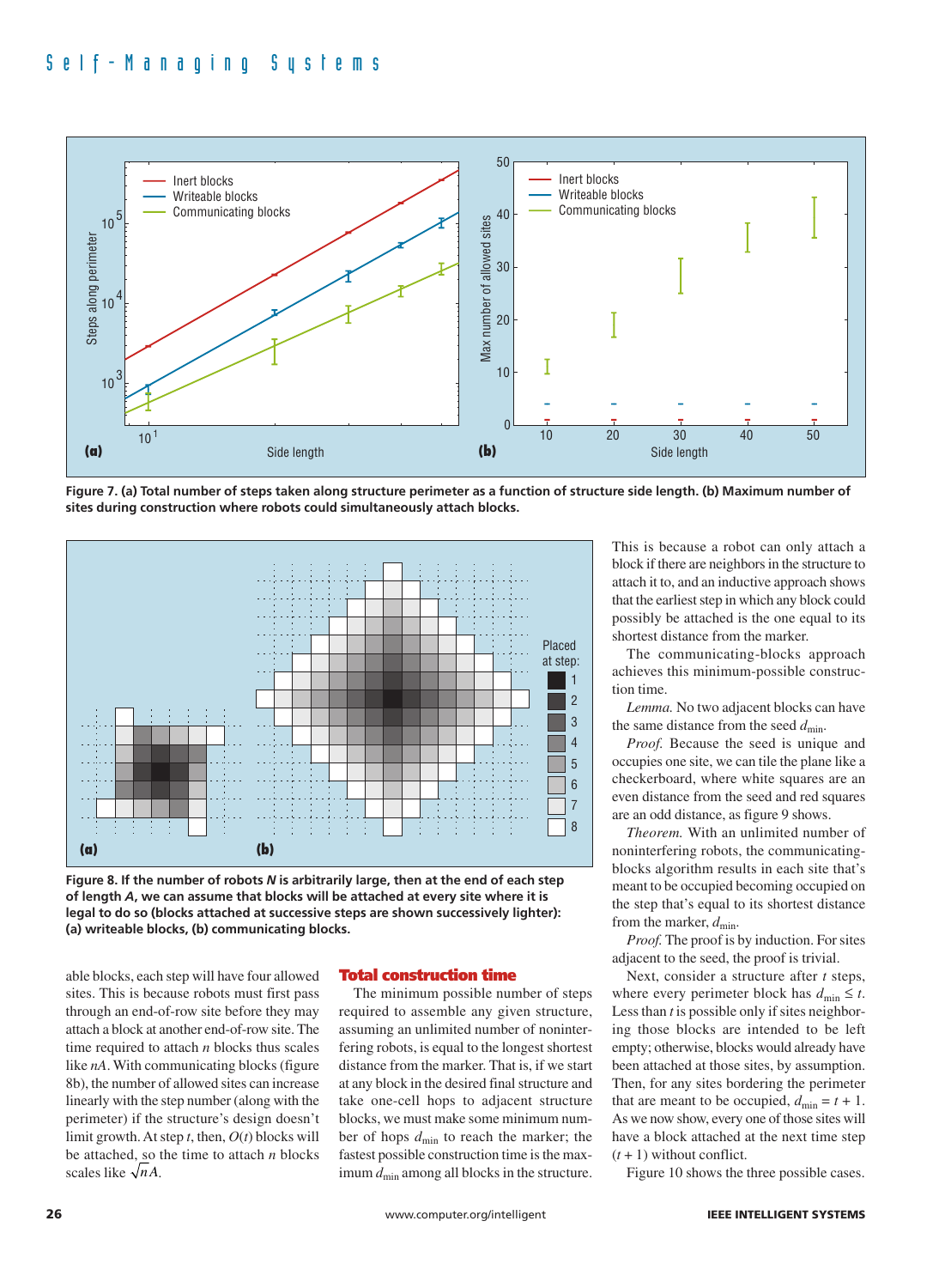In the first case (figure 10a), a block can be attached at an inside corner, extending two existing rows. Such an attachment can't result in a violation of the separation rule. Because the new block starts no new rows, if a violation were to occur at the next time step, it would also occur in the block's absence. Thus, attachment at such a site won't result in conflict and is always allowed.

In the second case (figure 10b), a block starts a new row. If only one such block is to be attached in the new row at the next time step, the attachment won't violate the separation rule.

The third, and the only potentially problematic, case (figure 10c) involves adding two blocks in the same new row at the same time. Using the lemma presented earlier, at least one site must separate these two blocks (marked by question marks in the figure). If they're meant to be separated, they can both be attached at once without conflict. A problem, then, can only arise if all sites between them are meant to be occupied.

The two blocks must border the structure on the same side, as figure 10 shows; otherwise, either the partial structure violates the separation rule or the structure design has a loop in it, neither of which is allowed.

The two new blocks' old neighbors (X in figure 10c) have  $d_{\text{min}} = t$ , by hypothesis. Because all sites between the new blocks are meant to be occupied, all sites between the X blocks must also be meant to be occupied, or the structure design would have a loop. Furthermore, by step *t*, all sites between the X blocks must be occupied, or the structure would have violated the separation rule.

The occupied sites adjacent to the X blocks (Y in the figure) must have  $d_{\text{min}} = t - 1$ . If they had  $d_{\text{min}} = t + 1$ , they would still be unoccupied by hypothesis. According to the lemma, they can't have  $d_{\text{min}} = t$ , and, if they had  $d_{\text{min}}$  $< t - 1$ , the X blocks would have been occupied earlier, by hypothesis. So, the sites adjacent to both the Y blocks and the ? blocks (Z in figure 10c) have  $d_{\text{min}} = t$ , and thus must be occupied by hypothesis. In this case, however, the ? blocks aren't starting a new row. This contradiction completes the proof.

With writeable or inert blocks, the structure typically has fewer sites where blocks can be attached at any given time, as we described earlier. Using the cellular assumption, writeable blocks allow only one row per side to be simultaneously under construction. As figure 11 indicates, robots can work on separated rows on the same side at the same time, but they can't start on the next layer outward until they complete the previous row. Using the inert-blocks algorithm, robots attach blocks no more than one at a time in a predictable order. Thus, completing an *n*-block structure will require *n* attachment steps, no matter the number of robots. (Alternative algorithms for inert blocks, not covered here, can somewhat improve the opportunity for parallelism, but not better than writeable blocks.)

If we relax the cellular assumption, robots might be able to reach the structure between grid sites such that they recognize an end-ofrow but not an inside corner (see figure 12). Robots building with writeable blocks can then end up with two or more layers on the same side under construction at once. This can change some of our results for writeable blocks (results for communicating and inert blocks aren't affected). It improves the bestpossible case for  $D'(n)$  to  $O(n)$ . More than four sites can become available for block



**Figure 9. Sites labeled with their distance from the seed (marked with an \*).**

attachment at a time, allowing better use of swarm parallelism and faster construction. However, the way the robot has to reach the structure for this case to occur makes it a low-



**Figure 10. Three possible cases where robots might attach blocks (marked with a ?) at step** *t* **+ 1: (a) attaching a block at an inside corner, (b) attaching a single block in a new row, and (c) adding two blocks in the same new row.**



**Figure 11. A desired structure under construction using writeable blocks (lightly shaded cells show the desired structure; darker shading indicates blocks added so far). Arrows indicate that one row per structure side can be simultaneously under construction. Separations caused by areas meant to be left empty, such as those at the top and bottom, allow rows on the same side to be treated independently.**